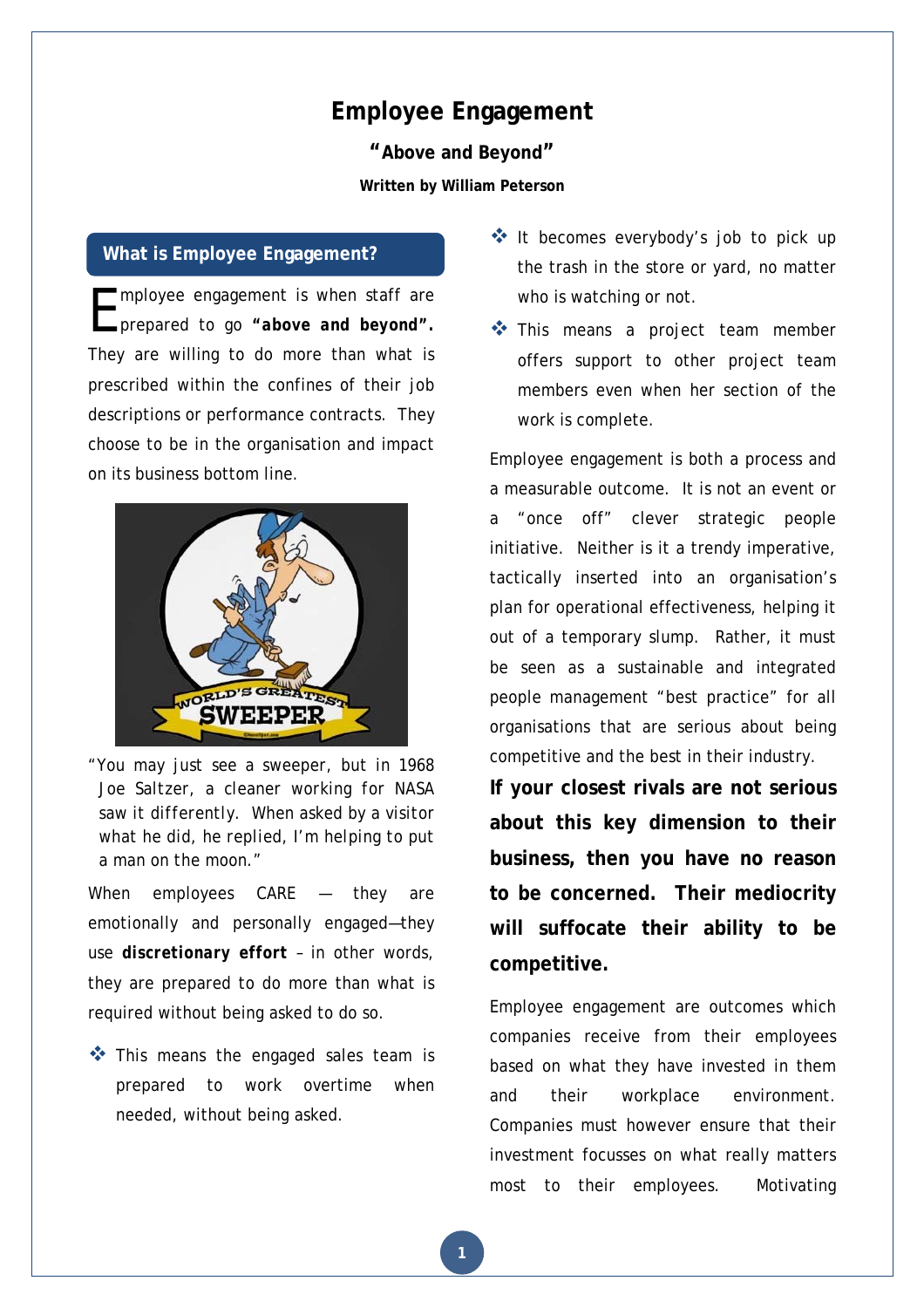employees to go *"above and beyond"*, is not a temporary tactical option, it must be seen as natural, critical and second nature, like blood feeding the heart and the brain.



It is also an equitable relationship of reciprocity between the organisation and its employees.

# **Levels of Employee Engagement**

A global survey conducted recently by BlessingWhite suggests that in some parts of the world and this includes China, only one in five employees are engaged. In North America they say only one in three are prepared to go "above and beyond".

Other studies, by Harter, J., Schmidt, F., Killham, E., & Sangeeta, A. (2009) suggest that only 29% of the workforce can be categorised as being engaged with 71% of employees falling into the category of notengaged or actively-disengaged. **The study also says that only 12% of leaders in organisations have plans in place to address employee engagement challenges.** 

The study further purports that engaged employees are 43% more productive and outperform their peers by 47% to 202%.

The study concludes with a most startling set of impacts on the bottom line of companies who benefit from engaged employees. It suggests that there is a direct correlation when comparing median differences between top-quartile and bottom-quartile companies who complete engagement surveys.

Below are results of top performing companies with the highest level of engaged employees:

- 12% higher customer ratings
- 16% increased profitability
- **25% lower turnover** (for high-turnover organisations), 49% lower turnover (for low-turnover organisations)
- 49% fewer safety incidents
- 27% less shrinkage
- 37% less absenteeism; and
- 60% fewer quality defects

These results mean companies in the top quartile are twice as successful compared to those in the lower to bottom quartile.

Studies conducted by Gallup (2006), Towers Perrin (2006) all show there is a significant correlation between companies who score in the top five per cent of the engagement survey. These companies competitively outperform those companies who score in the lower percentile of the survey. **In other words, higher performing companies whose employees are**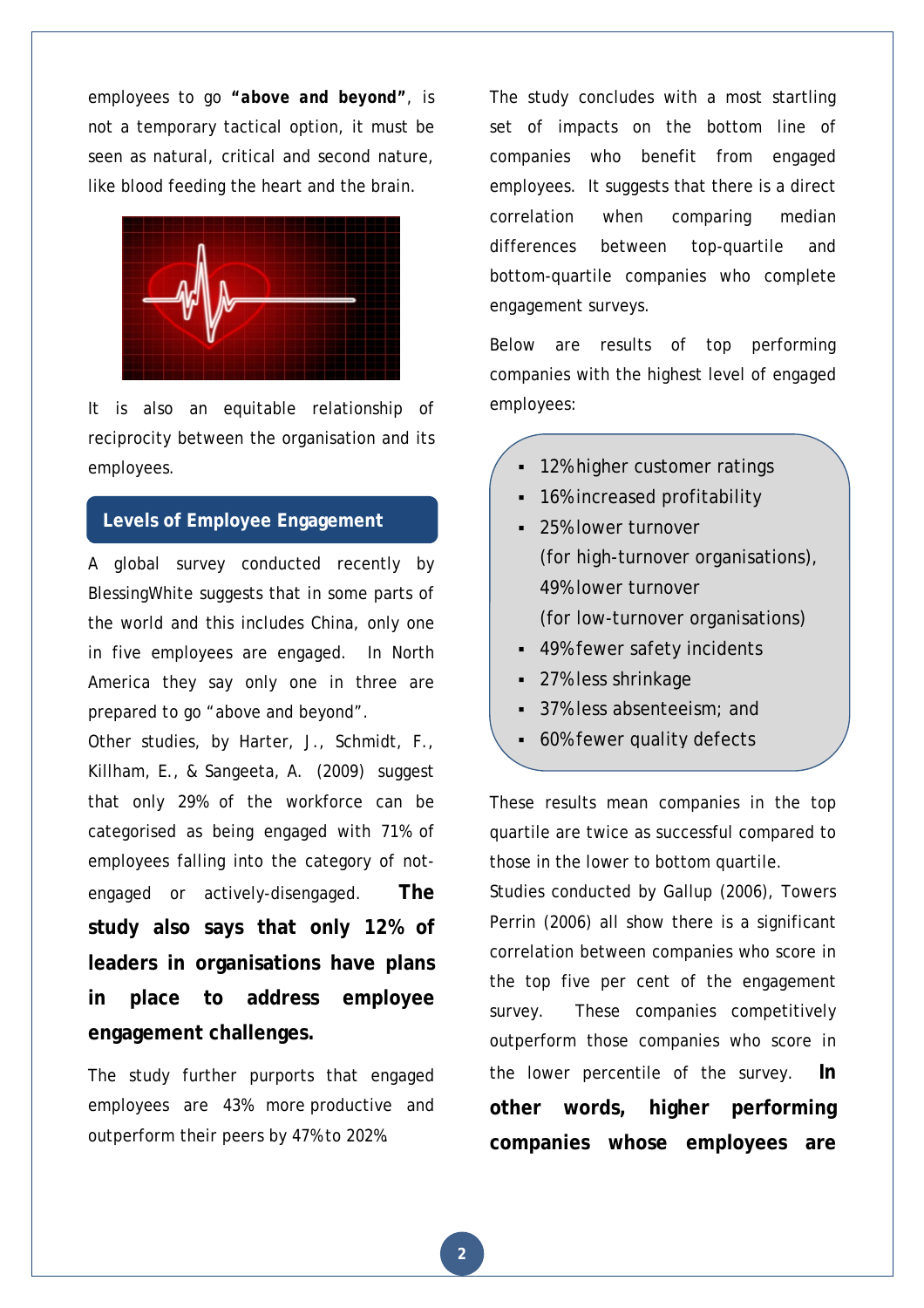**more engaged show better bottomline results.**

### **The Challenging Playing Fields**

Firstly, let's appreciate that we live in a world that has become global and hence we are all becoming inextricably interconnected. We are all swimming in the same global pond. We are impacted by what happens to our trading partners all over the world. It is important to review our current economic landscape and understand what it predicts for the foreseeable future and the consequences on companies, organisations, institutions and their fortunes.

According to an article extracted from the Economist dated July  $21^{st}$  - July  $27^{th}$  2012. titled, "The emerging market slowdown", it suggests that the economic growth in these emerging markets have slowed down significantly. Consequently, their demand for certain commodities have also decreased, they are buying less, i.e. importing less.

South Africa is one such supplier from whom less will be bought. We have been negatively impacted as the demand for our commodities have come tumbling down off the back of a much steeper than expected slowdown amongst these fast growing, fleet footed emerging economies, e.g. China, etc.

Our economic course has been further dented because of the European crisis, traditionally another strong trading partner of South Africa. When China suffers economic "indigestion" we in South Africa, particularly in the commodities sector, also feel the constraining discomfort in parts of our economy. Considering that we are one of the world's leading mining and mineralprocessing countries and that China is one of our largest trading partners, we therefore feel their slowdown on our economy.

The commodities sector is at the centre of our economic pond. If this sector struggles then consequently the impact ripples are felt not only at its sectorial epicentre, but in all other dependent sectors as well. We are an integrated and interwoven economy and we are extremely sensitive to what happens in the commodities sector.

Local economist and World Bank officials predict an economic growth forecast for South Africa of about 2½ per cent for the foreseeable future. So at best we will have a slower than predicted domestic growth. In addition, as backdrop, we face a world economic landscape that is going through its worst performance since the great depression of the 1920's - 30's.

There are serious and credible calls, local and international for the world to reform its global economic governances and practice. We must all, zealously work towards bringing about a more humane and just economic world order. If we succeed, we might be able to lengthen the period between the "up and down" cyclical economic swings. We might also be able to smooth out its fierce and merciless impacts, especially upon the poorer and more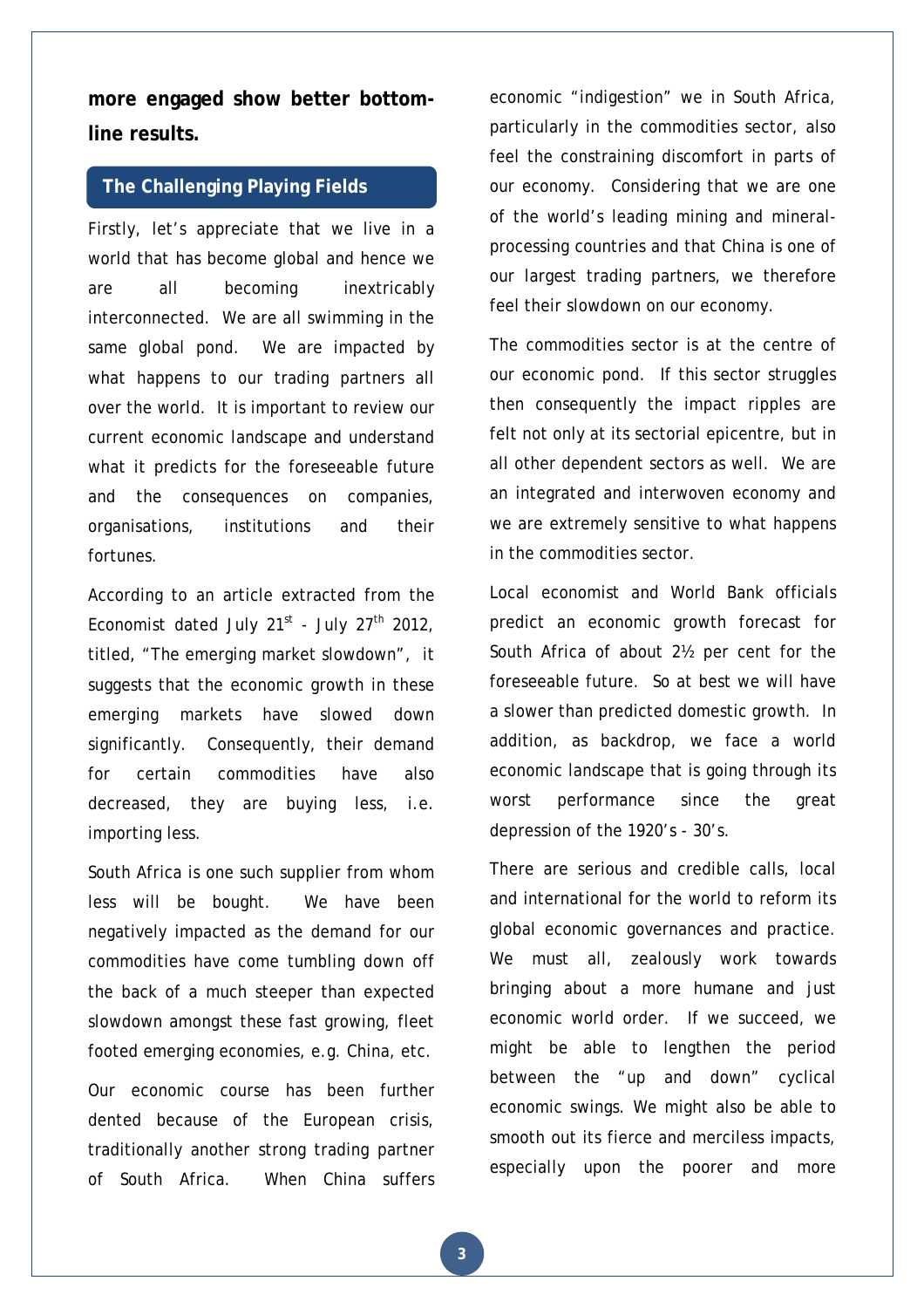vulnerable economies. We will however not be able to prevent the global economy's natural expansions and contractions.

How do businesses in South Africa then thrive, remain competitive, and grow strong amidst the current economic downturn? How do we ensure we are ready to ride the upswing when it comes along, because there will be an upswing.

#### **World Competitiveness Report**

South Africa was ranked  $50<sup>th</sup>$  out 142 countries in the 2011/2012 World Competitiveness Report. We have improved by four positions. We must celebrate the fact that in some categories we are able to compete with the most competitive countries in the world. Unfortunately, there are other performance categories which hold us back. It nullifies the gains we have made in other performance categories where we have been impeccable and competitive. This "one step forward and two steps back" reminds me of the "crab in the bucket" dilemma. As soon one crab gets to the top of the bucket the rest at the bottom grab its legs and drags it back down.

Unfortunately, South Africa ranks near the bottom of the rating in a number of important categories:

Below is a selected view:

| Pay and productivity                        | 130 <sup>th</sup> |
|---------------------------------------------|-------------------|
| <b>Business impact of HIV/AIDS</b>          | 132 <sup>nd</sup> |
| Quality of the educational system           | 133 <sup>rd</sup> |
| Cooperation in labour-employer<br>relations | 138 <sup>th</sup> |

| Flexibility of wage determination | $ 138^{\text{th}}$        |
|-----------------------------------|---------------------------|
| Hiring and firing practices       | $\vert$ 139 <sup>th</sup> |

The above mentioned categories do have a causal link impacting levels of employee engagement.

#### **Contrary Indicators**

The Marikana Lonmin nightmare is a blot on our scorecard as a democratic and civilised society. It was a moment when our incumbent government came close to losing its legitimacy to govern its populace. This dark and tragic incident will for a very long time remain in our collective unconscious as a nation, arguably, our first post-apartheid, massacre. **This tragedy demonstrated employee disengagement in its most extreme and dangerous form.** 

This unfortunate incident calls for all participants in our world of work to take serious stock about the way we honour, respect and reciprocate the fair exchange of labour. If this exchange lacks fairness and is not based on an economic model which is just, then there will be no industrial peace.

# **Creating the Right Conditions for Employee Engagement**

*"All men can see these tactics whereby I conquer, but what none can see is the strategy out of which victory is evolved".* **Sun Tzu** 

How do companies gain the competitive edge and give their customers what they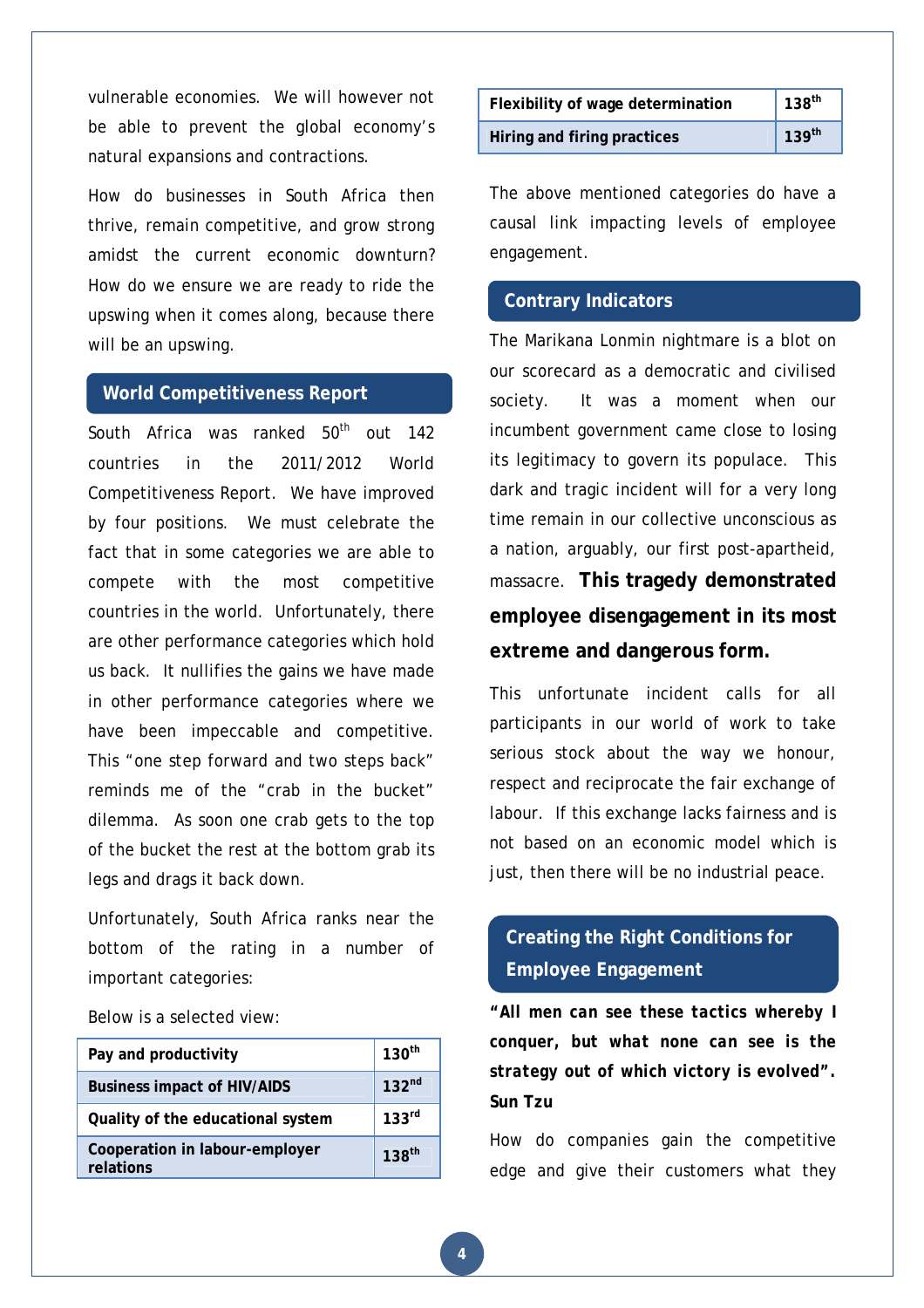want in a modern economy where differentiating on product and price has become increasingly difficult? It is a known fact that one of the most difficult things for your competitors to copy overnight is a passionate and committed workforce who are "choose to people" and are prepared to go "above and beyond" for the company for whom they work. If your organisation largely consists of Brand Ambassadors with these attitudes and commitments then your competitors will figuratively "bite the dust".

To create fertile workplace environments for employee engagement an organisation must ensure that they invest in the following six dimensions which are important for employee engagement namely:

# **Six Dimensions of Employee Engagement**



*My work zone* 

"In my work team we are encouraged to, and generally practice, participative decision making etc."

## *My future*

"I would stay with my company even if offered a similar job elsewhere with slightly higher remuneration etc."

*My company* 

"I would recommend the organisation's products and services as the best in the markets in which we operate etc."

#### *My Manager*

"My immediate manager is accessible, approachable and actively listens to others etc."

- *My Rewards and Recognitions*  "People in my work team are adequately recognised and rewarded (financially and psychologically) for excellent performance etc."
- *My Lifestyle*

"Organisational policies and practices are in place to facilitate balance between work demands and the personal needs and preferences of staff etc."

To implement these conditions it needs unwavering conviction, supported with time and passionate energy. It must commence with the CEO and his/her executive team trumpeting and living the message and practice throughout the organisation.

## **Return on Investment (ROI)**

This engagement environment will motivate and inspire employees to be engaged and they in turn will:

- Want to make things better and do those discretionary acts which often is "not in my description", i.e., going "above and beyond".
- Appreciate the bigger picture; understand the business context and its challenges.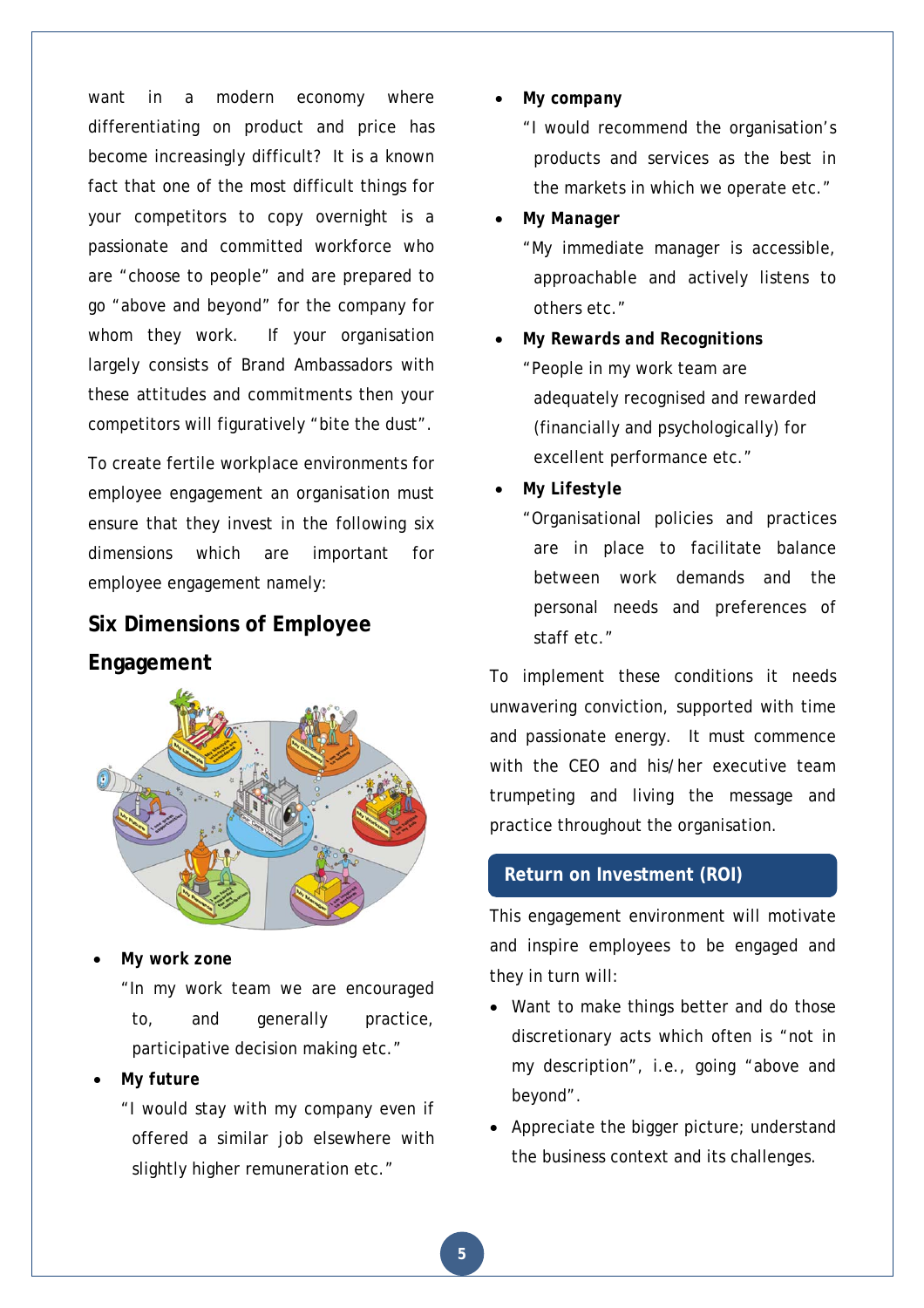- See their colleagues as their internal customers - give respect, love and support.
- Commit to continuous learning thereby owning their development, improving their performance and the work of others.
- Innovate and support new ideas and development.
- Consciously support the company and bring in business.
- Become fans of the firm and with evangelical zeal, spread the good news about its products and services.

As you may notice these are essentially noncore areas of a job role and therefore difficult for your rivals to imitate.

# **Rally employee Effort around Key Business Drivers**

It is critical for every organisation to work out what their business drivers are that will help them survive the current downturn and thrive in the upturn. These drivers must be used to focus the efforts of all employees. Employees respond best when they understand "why" and where their contribution fits into the bigger organisational picture.



# **Measuring Employee Engagement**

If you as the reader had to estimate how many of the staff in your organisation is fully committed, what would you guess the percentage to be? How many of them are treating the organisation as if it is their own and are taking full accountability for their duties and responsibilities? How many of them really *WANT* to be there to go "**above and beyond"?** 

How vital is it for you to measure and know the level of your staff engagement? We have an online engagement survey which allows you to periodically measure your employee engagement levels. Having this information regularly updated on your people agenda dashboard will help you as an organisation take proactive action where necessary.

#### **It's a "Give-and-Take" Relationship**

There must be a formal way in which organisations show a willingness to reward employees who are prepared to "go above and beyond". Over and above the psychological rewards contained in "Thank you", "that's a job well done" and team meeting recognition sessions, companies must find formal ways to track and reward employees materially, when they consistently "go above and beyond".

The reward system should be designed to capture, monitor and set up opportunity to reward such behaviour. This will give a